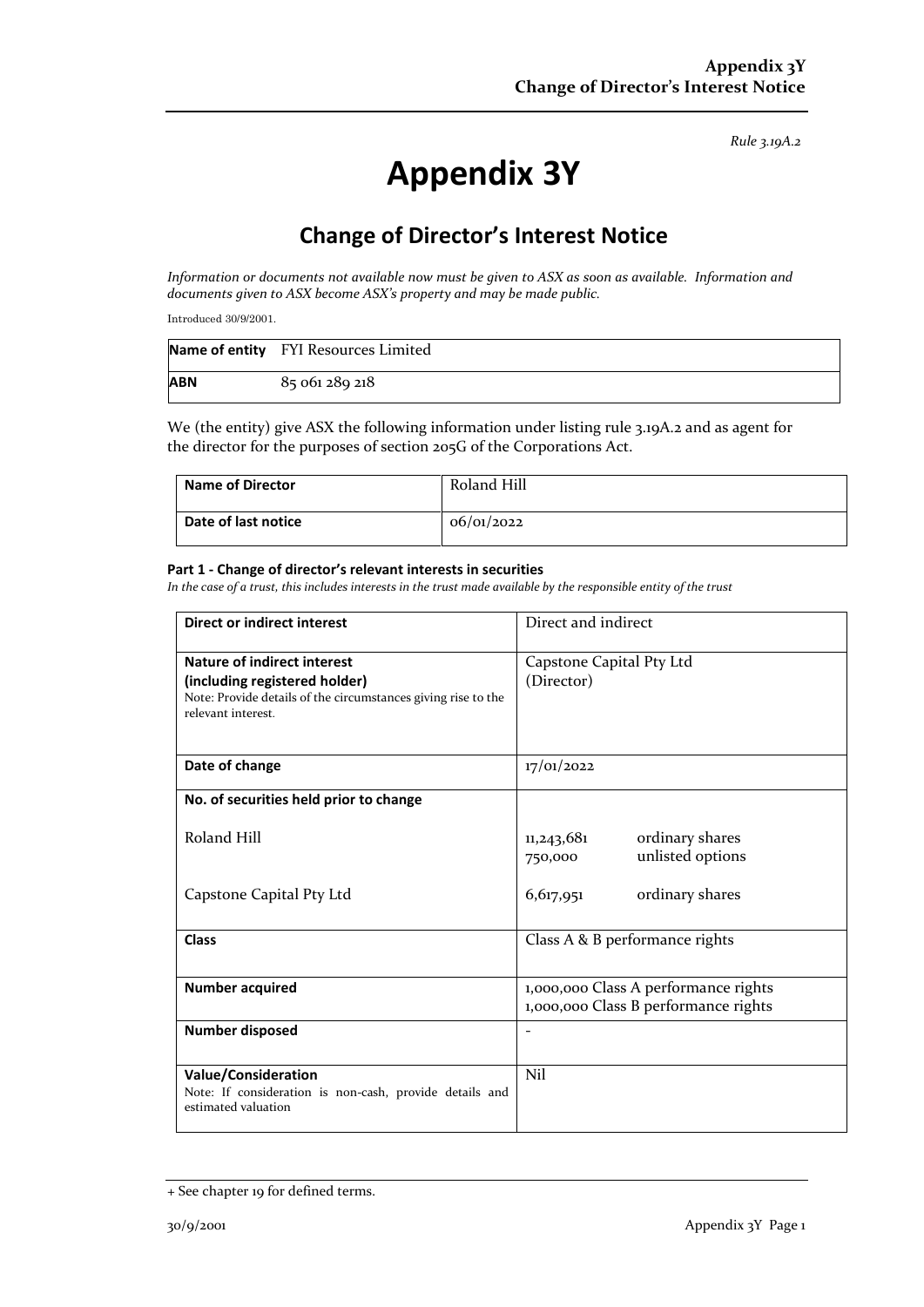| No. of securities held after change                                                                                                                                        |                                                                    |                                                                             |
|----------------------------------------------------------------------------------------------------------------------------------------------------------------------------|--------------------------------------------------------------------|-----------------------------------------------------------------------------|
| Roland Hill                                                                                                                                                                | 11,243,681<br>750,000                                              | ordinary shares<br>unlisted options                                         |
| Capstone Capital Pty Ltd                                                                                                                                                   | 6,617,951<br>1,000,000<br>1,000,000                                | ordinary shares<br>Class A performance rights<br>Class B performance rights |
| Nature of change<br>Example: on-market trade, off-market trade, exercise of<br>options, issue of securities under dividend reinvestment<br>plan, participation in buy-back | Performance rights issued with approval of<br>shareholders at AGM. |                                                                             |

### **Part 2 – Change of director's interests in contracts**

| <b>Detail of contract</b>                                                                       |  |
|-------------------------------------------------------------------------------------------------|--|
| <b>Nature of interest</b>                                                                       |  |
| Name of registered holder                                                                       |  |
| (if issued securities)                                                                          |  |
| Date of change                                                                                  |  |
| No. and class of securities to which                                                            |  |
| interest related prior to change                                                                |  |
| Note: Details are only required for a contract<br>in relation to which the interest has changed |  |
| Interest acquired                                                                               |  |
| Interest disposed                                                                               |  |
| <b>Value/Consideration</b>                                                                      |  |
| Note: If consideration is non-cash, provide<br>details and an estimated valuation               |  |
| Interest after change                                                                           |  |

## **Part 3 –** +**Closed period**

| Were the interests in the securities or contracts detailed above                                 | N <sub>0</sub> |
|--------------------------------------------------------------------------------------------------|----------------|
| traded during a <sup>+</sup> closed period where prior written clearance<br>was required?        |                |
| If so, was prior written clearance provided to allow the trade to<br>proceed during this period? |                |
| If prior written clearance was provided, on what date was this<br>provided?                      |                |

<sup>+</sup> See chapter 19 for defined terms.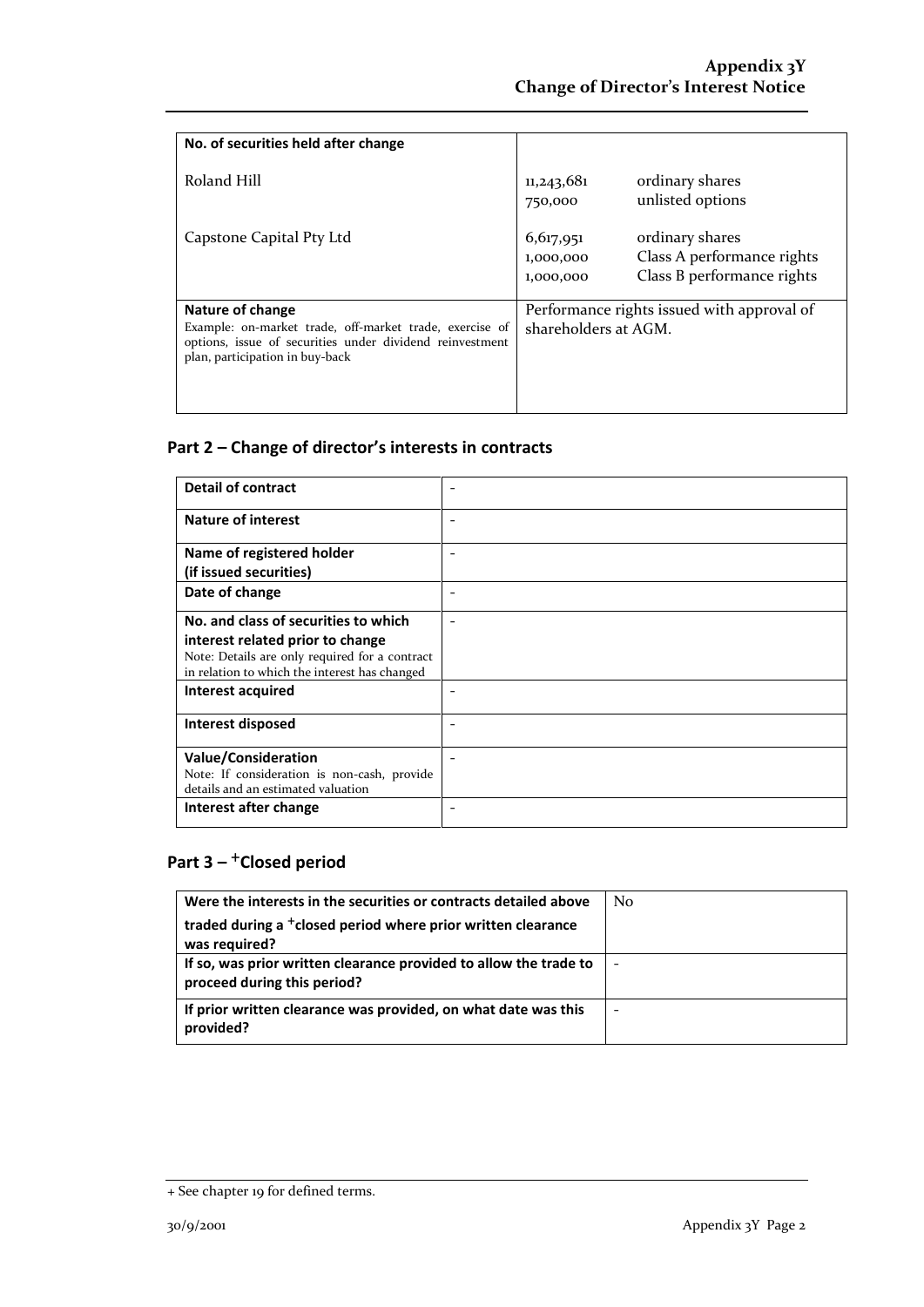*Rule 3.19A.2*

# **Appendix 3Y**

## **Change of Director's Interest Notice**

*Information or documents not available now must be given to ASX as soon as available. Information and documents given to ASX become ASX's property and may be made public.*

Introduced 30/9/2001.

|            | Name of entity FYI Resources Limited |
|------------|--------------------------------------|
| <b>ABN</b> | 85 061 289 218                       |

We (the entity) give ASX the following information under listing rule 3.19A.2 and as agent for the director for the purposes of section 205G of the Corporations Act.

| <b>Name of Director</b> | Sandy Chong |
|-------------------------|-------------|
| Date of last notice     | 12/08/2021  |

#### **Part 1 - Change of director's relevant interests in securities**

*In the case of a trust, this includes interests in the trust made available by the responsible entity of the trust*

| <b>Direct or indirect interest</b>                                                                                                                         | Direct                                                         |
|------------------------------------------------------------------------------------------------------------------------------------------------------------|----------------------------------------------------------------|
| <b>Nature of indirect interest</b><br>(including registered holder)<br>Note: Provide details of the circumstances giving rise to the<br>relevant interest. |                                                                |
| Date of change                                                                                                                                             | 17/01/2022                                                     |
| No. of securities held prior to change                                                                                                                     |                                                                |
| <b>Class</b>                                                                                                                                               | Unlisted options exercisable at \$0.444<br>expiring 16/12/2023 |
| <b>Number acquired</b>                                                                                                                                     | 500,000                                                        |
| <b>Number disposed</b>                                                                                                                                     |                                                                |
| <b>Value/Consideration</b><br>Note: If consideration is non-cash, provide details and<br>estimated valuation                                               | Nil                                                            |

<sup>+</sup> See chapter 19 for defined terms.